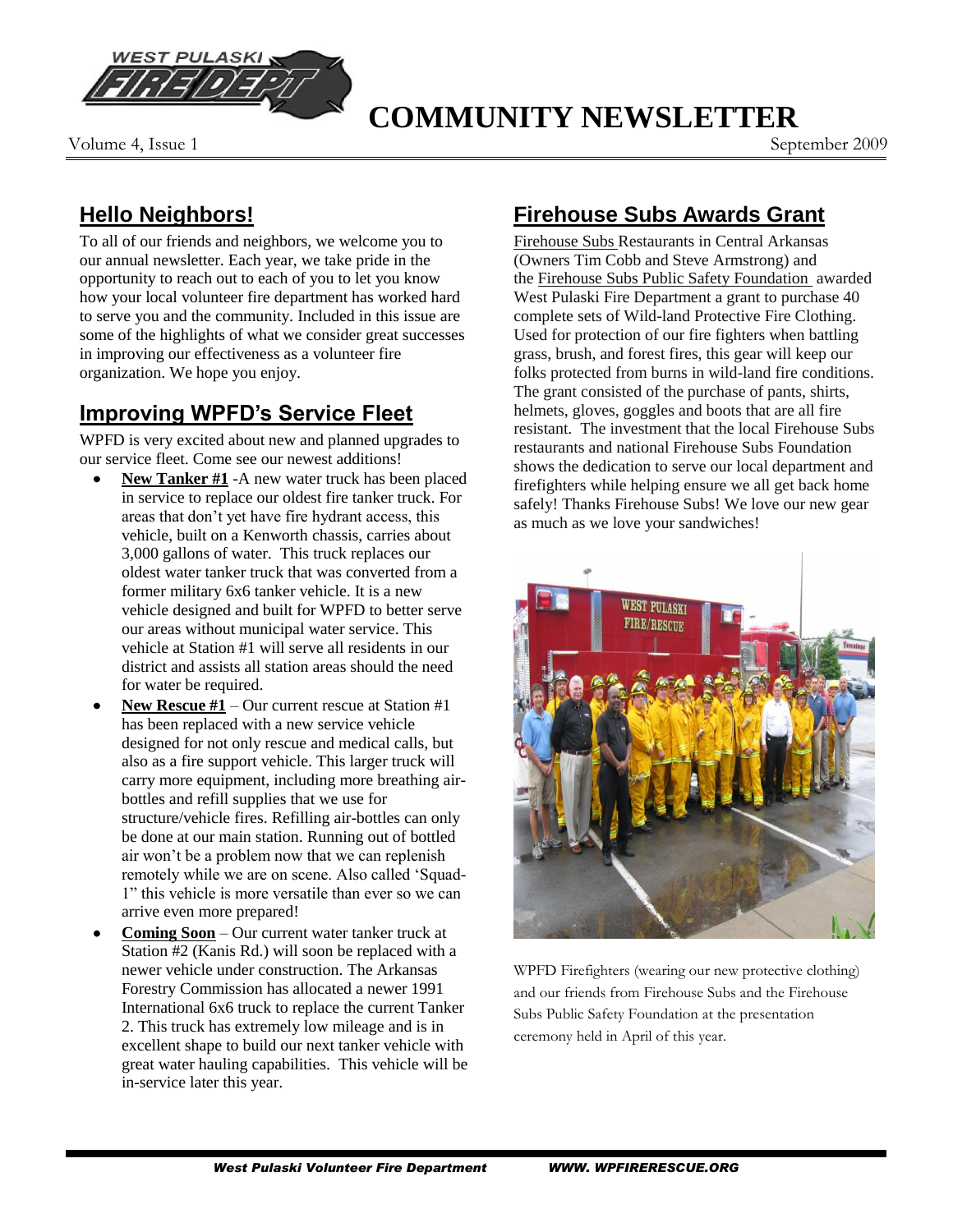#### **Do you have a private gate?**

Contact WPFD now for information to ensure a quick response during an emergency. We can advise you of options and contractors that will help you obtain a secure access solution to ensure emergency responders can access your residence in an emergency. If you are not home or not able to open your private fence/gate, this safety device could help ensure that responders get there fast when seconds count the most. Once you get a Fire-Box installed by your local gate contractor, we will install a WPFD department padlock for a one-time charge of only \$5.00. Need more information? Contact us today at our business office (**501-821-9320)** or email [wpfd@sbcglobal.net](mailto:wpfd@sbcglobal.net) to request your lock or get more information.

### **Training News**

Firefighting is much more than waiting for an alarm, rushing to the scene of a fire, and aiming a highpressure hose at a fire. State, Federal and WPFD departmental regulations require that all firefighters learn and maintain their skills on a regular basis. While we train often to be Arkansas Certified Firefighters, we also have several folks that have taken such training to the next level with completion of complex courses requiring several months of classes and study. Here are just some of the certifications our volunteers obtain to be better prepared in an emergency situation.

**Advanced Medical Courses** (CPR, Certified-First Responder, and Emergency Medical Technician). **Fire Operations** (Firefighter I and II multi-course modules)

**Federal (FEMA)** National Incident Management training (multi-agency local and national operations) **Specialty/Hazard Courses** (Hazardous Material (Haz-Mat) Awareness/Operations, LP Gas, etc)

**Certified Training Officers (**Certified Training Officers to help operate more internal training opportunities for courses approved by the Arkansas Fire Academy)

#### **New Course for WPFD (Req. by FEMA)**

We have several firefighters completing an 80-hour program for Driver Operator certification. An in-depth advance study over the many complexities associated with driving and operating large fire apparatus in normal and emergency conditions.

Thank you to all of our WPFD volunteers who give substantial time and effort to train and respond to the needs of our community!

### **Station #2 Expansion**

After years of planning, our folks at Station #2 (Kanis Road) are nearing completion on a building renovation project that will include a 560 square foot building addition for a new office, restroom and meeting/training area. The projects construction started in January of this year and has been built over an eight-month process and nears completion very soon. Firefighters and some valuable friends/neighbors have invested all the labor and effort to build a high quality structure on to the existing building. Our folks at station #2 will now have a lot more room to work and train in the new area beginning later this month. Firefighters will also begin removal of the 'old office' space currently housed in the garage to allow more room for new workbenches and apparatus maintenance space. Assistant Chief Charlie Amato commented, "We have worked really hard at constructing this additional space since January. We all have worked non-stop for many months to make this desperately needed expansion a reality." He continued," The new addition gives our station a great administrative space, our whole department a fantastic training location, and the opportunity for our individual station to reclaim about 180 square feet, or more, of our garage space back for our apparatus maintenance. It's just fantastic and beneficial for many years to come."

## **Personnel News:**

### **Join our Venture Crew**

**The West Pulaski Fire Department Venture Crew** is a youth organization (ages 16-18) that is sponsored by the West Pulaski Fire Department and chartered by the Boy Scouts of America, to train teens about the fire service. Venture members learn and serve their community with adult Fire Department supervision and learn the many skills used by the fire service. If you are interested in a future in firefighting, **contact Joseph Reeves at 821-9320 for more information.**

### **William 'Bill" Grimmett**

WPFD mourns the loss this year of one of our founding members this past February. Bill Grimmett was a forty-year member of the WPFD. Originally serving as a firefighter and dispatcher, Bill had a special talent since he also helped operate the Ferndale Post Office and mail route before retirement. He knew every road and most families that lived on them. Bill often navigated our crews to responses at unfamiliar addresses and then guided them by radio as if he was sitting next to you in the fire truck. Firefighter #424 (his number) has been retired in honor and memory of our friend and fellow firefighter, Bill Grimmett.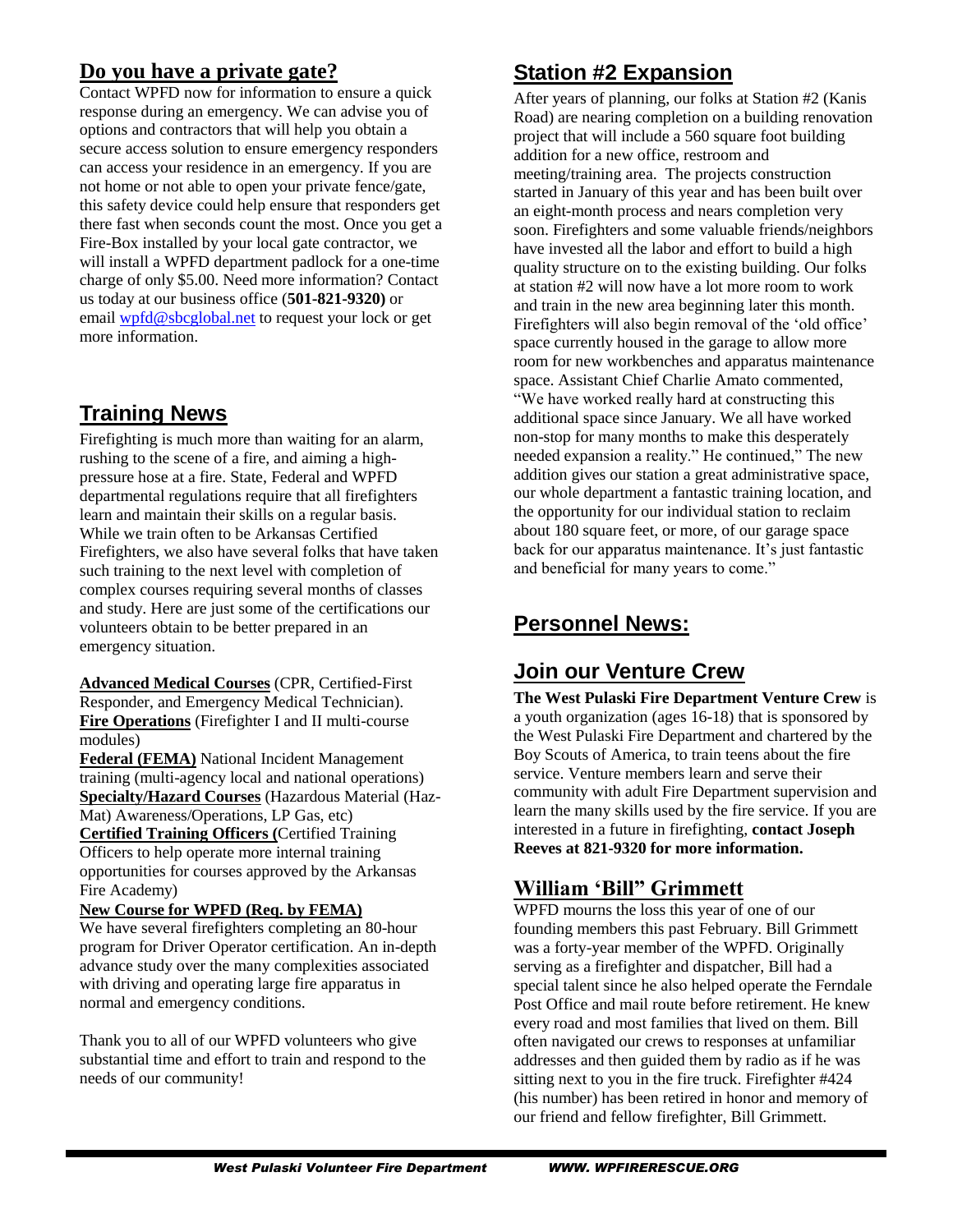## **Volunteers Needed**

Would you like to help your local fire department but just haven't stopped by your local station? Would you like to help out but don"t know how? If you bring the effort and a positive attitude, we will provide the equipment, the training, and know-how to become a volunteer member of the West Pulaski Fire Department. We always have a need for firefighters, but we also need help with building maintenance, office/administration, medical personnel, vehicle and grounds maintenance, etc. No prior experience needed. So, if you or someone you know might be a great fit for our volunteer fire department, just call (501-821-9320) or stop by any WPFD Station for more information.

# *Calendar of Events*

## **Annual 'All You Can Eat'**

## **Catfish and Chicken Dinner**

PLACE: MARTINDALE BAPTIST CHURCH

18900 COL. GLENN ROAD

LITTLE ROCK, AR 72210

TIME: SEPT 26, 2009 SERVING 5PM-7PM

Come for great food and fun. Call 501-821-3920 for advance tickets (don't wait in line!)

\$10 adults \$6 5-12 years 4 years and under FREE

## **WPFD Annual Public Meeting**

PLACE: FERNDALE COMMUNITY EXTENSION BUILDING 27020 KANIS ROAD LITTLE ROCK, AR 72223 TIME: OCTOBER 29, 2009 AT 7PM

### **WPFD Online Has A New Look!**

If you haven"t had a chance to visit us online lately, find us on the Internet at **www.wpfirerescue.org**. We have many changes that give our site a new look, feel, and more info help you be prepared in an emergency.

Check out some of the new topics below that we have added:

#### **HOME PAGE**

- **News posts stories and photos of current events**  $\bullet$
- **Announcements for things that impact you**
- **Links to other great new pages**

#### **ABOUT WPFD**

- **Contact Information**
- **WPFD Response Capabilities**
- **ISO Classifications/Information/Links**
- **Dept. Mgmt/Board of Commissioners**

#### **PREPARE FOR EMERGENCIES**

- **Link- Maps for Current Outdoor Burning Conditions**
- **Link- Maps for Active Burn Bans**
- **Fire Safety and Education**
- **Links to State, Federal and County Organizations**
- **Links- FEMA Preparedness**
- **Links- Consumer Product Safety**
- **Links-Fire Extinguisher**
- $\bullet$ **FAQ- Frequently Asked Questions**
- **Safety and Pre-Planning (Info and Links)**
- **911 Address Guidelines**
- **Fire Extinguisher Info**
- **More**

#### **PHOTO GALLERIES**

- **Training Photos- Training and ready**
- **WPFD On-Scene- Our folks in actions**
- **Apparatus – See our trucks and equipment**

#### **WPFD STATIONS (Find Your Local Station)**

- **Station #1 (Col. Glenn Area)**
- **Station #2 (Kanis Road- Ferndale Area)**
- **Station #3 (Hwy 10 Area)**
- **Station #4 (Little Italy Area)**

#### **WPFD EVENTS**

**News and Photos of WPFD events**